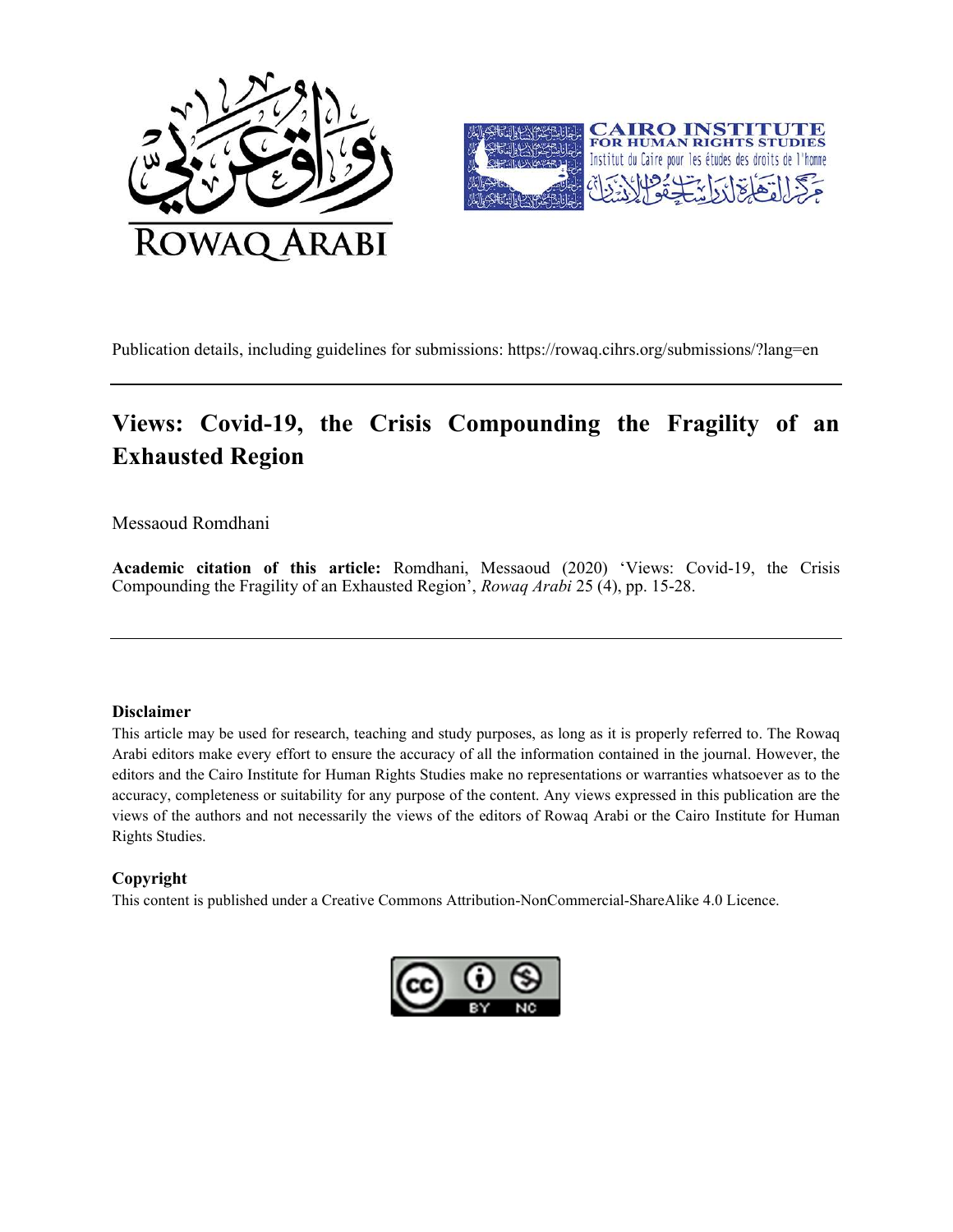## Views: Covid-19, the Crisis Compounding the Fragility of an Exhausted Region

Messaoud Romdhani

Keywords: MENA; Covid-19; Economy; Freedoms; Welfare

Each new day brings news of more cases of Covid-19, with a mounting number of infected people and a mounting death toll. In recent months many countries have abandoned the comprehensive lockdown measures instituted at the pandemic's onset due to their impact on the economy, which has undergone an unprecedented contraction that experts say has caused a global economic crisis more acute than that of 2008. The social and health ramifications of the crisis and the inability of developed countries to provide basic health care to citizens have occasioned urgent appeals for a reinvigorated welfare state.

Developed countries with advanced economies and strong institutions now fear an unprecedented economic crisis, $<sup>1</sup>$  perhaps coupled with social shocks that could impact their deep-</sup> rooted democracies and spell more populist and extremist waves. In contrast, countries of the Middle East and North Africa (MENA)—a global hotspot with its armed conflicts, social uprisings, political risks, and authoritarian regimes, as well as fragile economies and accumulated debt—face an unknown future of many possible trajectories. Indeed, significant shifts already loom on the present horizon, the Covid-19 pandemic having exposed the fragility of their health, economic, and social systems, and their anaemic economies.

#### The Economic Situation

Although it is difficult to identify the exact number of coronavirus infections and related deaths, especially in conflict and civil war zones, the MENA region certainly has not experienced the magnitude of casualties seen in the United States and Europe. Nevertheless, given the nature and fragility of MENA economies and their inability to cope with crises, many experts with good knowledge of the region firmly believe that difficult straits lie ahead.

Due to weak national economies and the decline in oil prices (down by two-thirds), the International Monetary Fund (IMF) anticipates a downturn not seen in fifty years, asserting that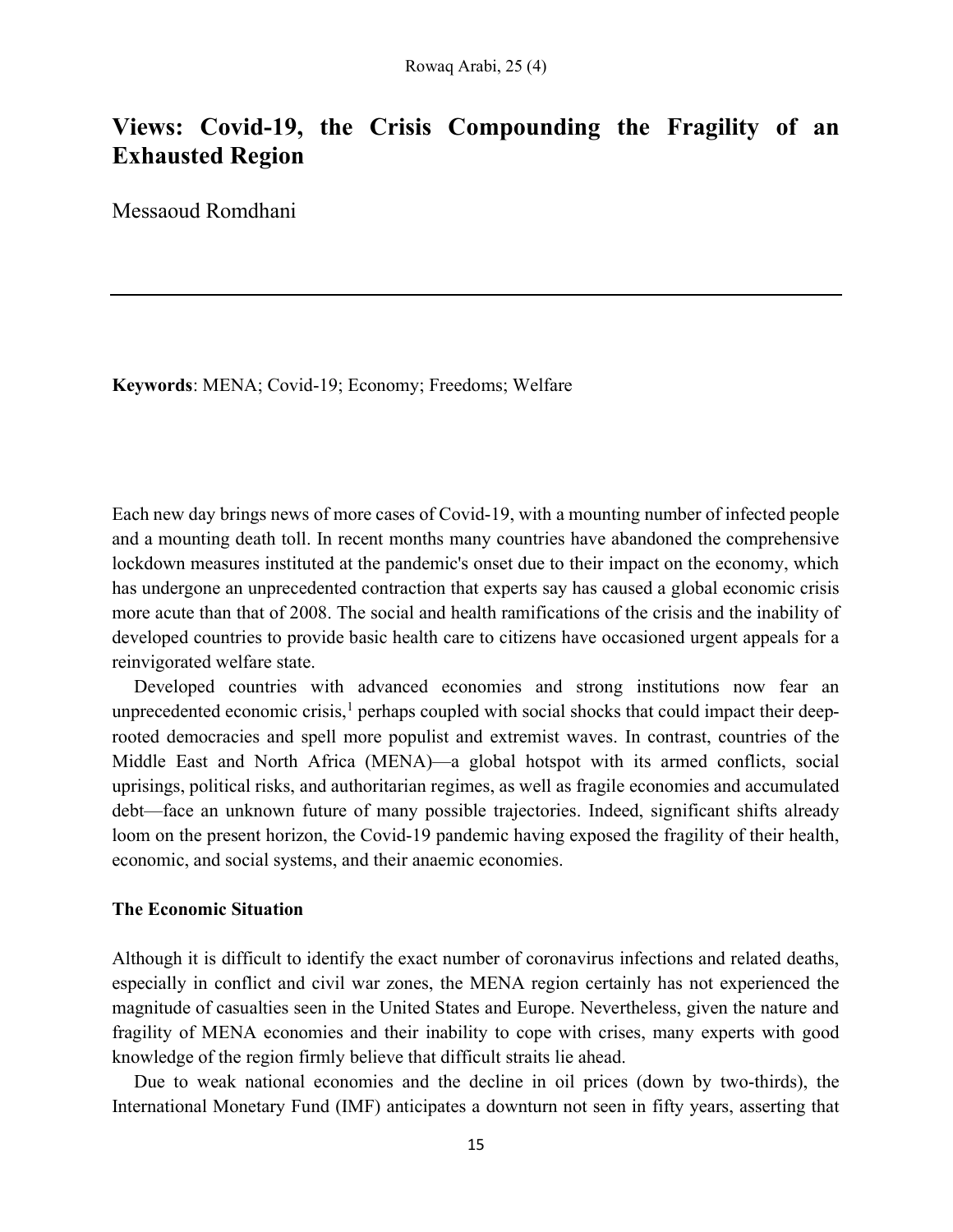the region 'faces an unparalleled crisis and a double shock to its economy during the lockdown measures'.<sup>2</sup>

Unemployment will be one of the most important manifestations of the socioeconomic crisis in the region. The Organisation for Economic Co-operation and Development (OECD) projected that the first and second waves of the pandemic would push unemployment levels to more than eleven per cent by late 2020—higher than the levels seen in the wake of the 2008 financial crisis and fifty per cent higher than unemployment in December 2019 (5.2 per cent).<sup>3</sup> There are portents that the situation in the MENA region, especially in Arab countries, will be much worse. In addition to acute financial shocks, the collapse of oil prices will adversely affect state budgets in countries that depend mainly on energy resources.<sup>4</sup> According to an Arab League report issued in May 2020, these countries will lose about 1.7 million jobs. The pandemic will push about eight million middle-class people into poverty, and the GDP of these countries will contract by forty-five per cent. Youth and women will be the most affected by the conditions produced by the pandemic.<sup>5</sup>

## Hollowing out the Welfare State?

Multiple studies have indicated that the failure of MENA states to confront Covid-19 is partly due to the erosion of the welfare state, which was at its peak in many countries of the region in the 1960s and persisted in the Gulf states throughout the oil boom before declining with the drop in oil prices and military spending. In my opinion, the social welfare state—which has atrophied for more than two decades in capitalist countries—emerged in a period in which production doubled, industry flourished, and the role of professional unions increased, during the Cold War and with the rise of socialist ideas. It was the social contract that undergirded major state projects, state control of the economy, and the state's commitment to spending on health, education, and social security, before globalization prevailed with its liberal ideas of limiting the state's role and freeing the hands of multinational corporations.

In contrast, in most MENA countries, the regime, whether civilian or military, dominated all levers of state and adopted central economic planning for decades. Nevertheless, regime instability, social oppression, and the absence of accountability and good governance, as well as rampant corruption in the public sector and its ossification and even bankruptcy, led these regimes to appeal to international financial institutions for help. These institutions in turn dictated compliance with liberal policies and a gradual abandonment of public sectors, demanding austerity in public spending as a condition for loans and assistance.

I therefore believe that the welfare state, in its comprehensive sense, requires an indivisible set of measures. The welfare state does not only guarantee health, education, and social security; as defined by British sociologist T.H. Marshall, it is a state of 'socio-economic citizenship' whose mission is to provide every citizen with 'a known right to material resources and wealth, as well as the right to practice politics', through the full democratic process involving free elections and freedom of opinion, thought, association, etc. It is an entire package of conditions he called 'full citizenship'.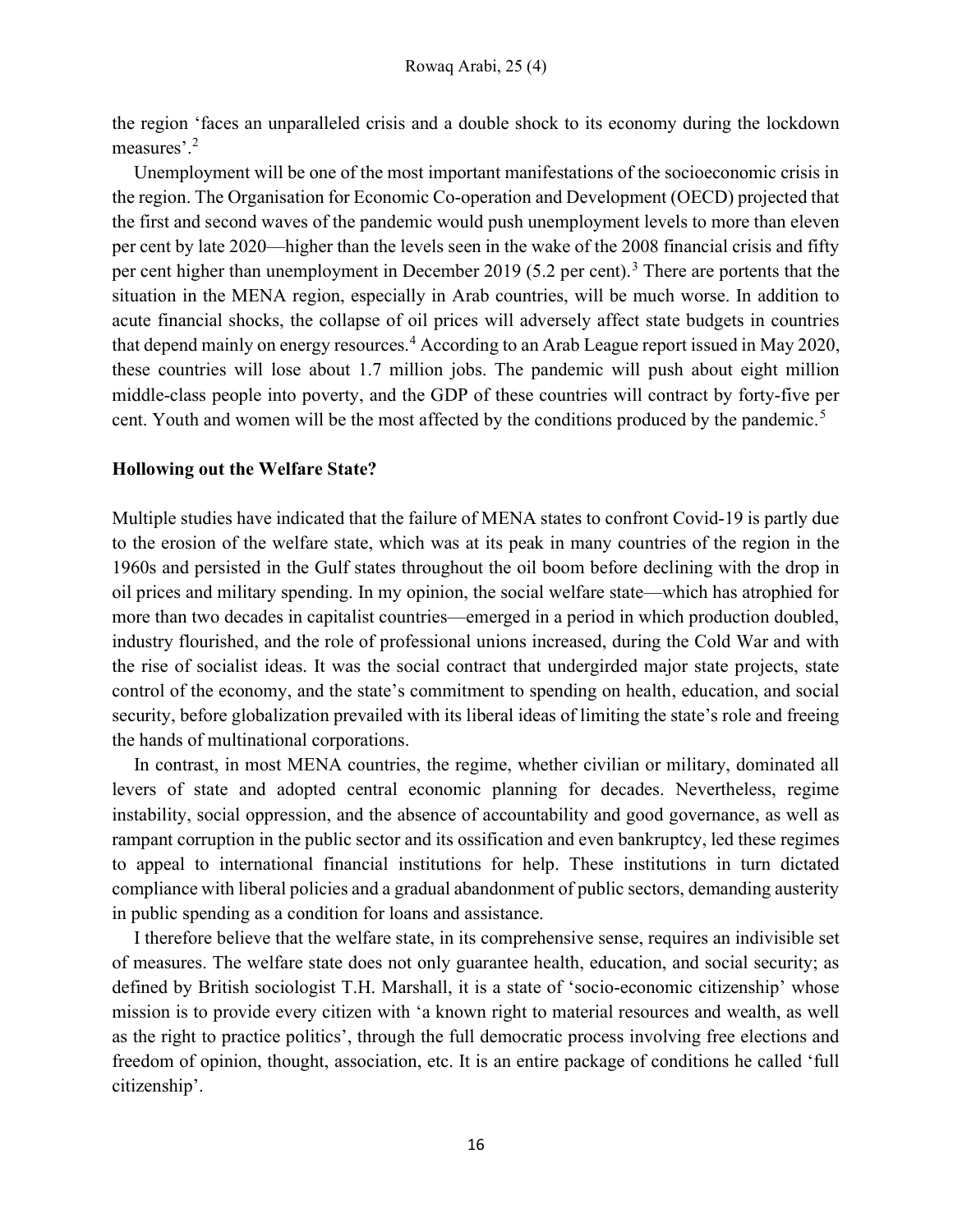In the Arab region, political dominance typically entails the domination of all economic resources, which inevitably leads the ruling authority to strictly control and manage wealth through repression, the lack of transparency, the spread of corruption, and the deterrence of free initiatives. Even what has been termed the social contract between the government and its citizens is typically based on a trade—(some) social rights are given in exchange for loyalty, obedience, and silence rather than the rule of law, respect for rights, and defence of public and private freedoms.

Many non-oil MENA countries have instituted so-called structural economic reforms since the 1970s, aimed at joining the global economy, encouraging investment and privatization, and reducing the role of the state. These reforms, however, have failed to achieve the necessary growth for several reasons. For one, economic reforms were not coupled with political reforms to ensure accountability and the independent oversight of public money. In addition, privatization was confined to a narrow circle close to power, which exacerbated corruption and fuelled popular anger, manifested in frequent uprisings that reached their peak in late 2010 and early 2011.

Hence, the pandemic comes amid already very difficult economic and social conditions: sluggish economic growth, non-existent development, severe geographic imbalances within the same country, continuous protest movements in many countries, and since 2011, civil and sectarian wars that several international and regional parties have actively inflamed.

#### Women in the Region and Precarious Economic Conditions

An American report issued in late April 2020 on the conditions of women around the world under lockdown and quarantine raised the alarm about women's vulnerability to domestic violence, which has been greatly exacerbated by their partners' constant presence in the home. Reports of domestic violence in the United Kingdom, for example, increased 700 per cent. The report also highlighted the economic violence experienced by women working in precarious sectors such as restaurants, hotels, and tourism.

In the Middle East and North Africa, women face multiple challenges, most of which are related to the traditions of patriarchal society and its view of the role of women in the family and society. In addition, they face high unemployment and job precarity, especially in the private sector, as well as various forms of violence, particularly domestic violence. Indeed, domestic violence has proliferated with the Covid-19 crisis, lockdowns, and the closure of schools, kindergartens, and public parks, which in turn means more domestic stress.

According to 2018 World Bank data, unemployment and illiteracy are among the most important challenges facing women in the region, especially in the Arab countries. Women represent 49.7 per cent of the total population, but female unemployment stands at roughly fifty per cent,<sup>6</sup> compared to a global average of no more than twelve per cent. The high rate in Arab countries can be explained by the high rate of illiteracy among Arab women, which reaches nearly fifty per cent in countries such as Yemen or other countries debilitated by civil wars and ethnic conflicts.<sup>7</sup> In turn, these same conflicts have contributed to the spread of gender-based and sexual violence and increased the rates of widowhood. In Yemen, for example, 4.5 million children and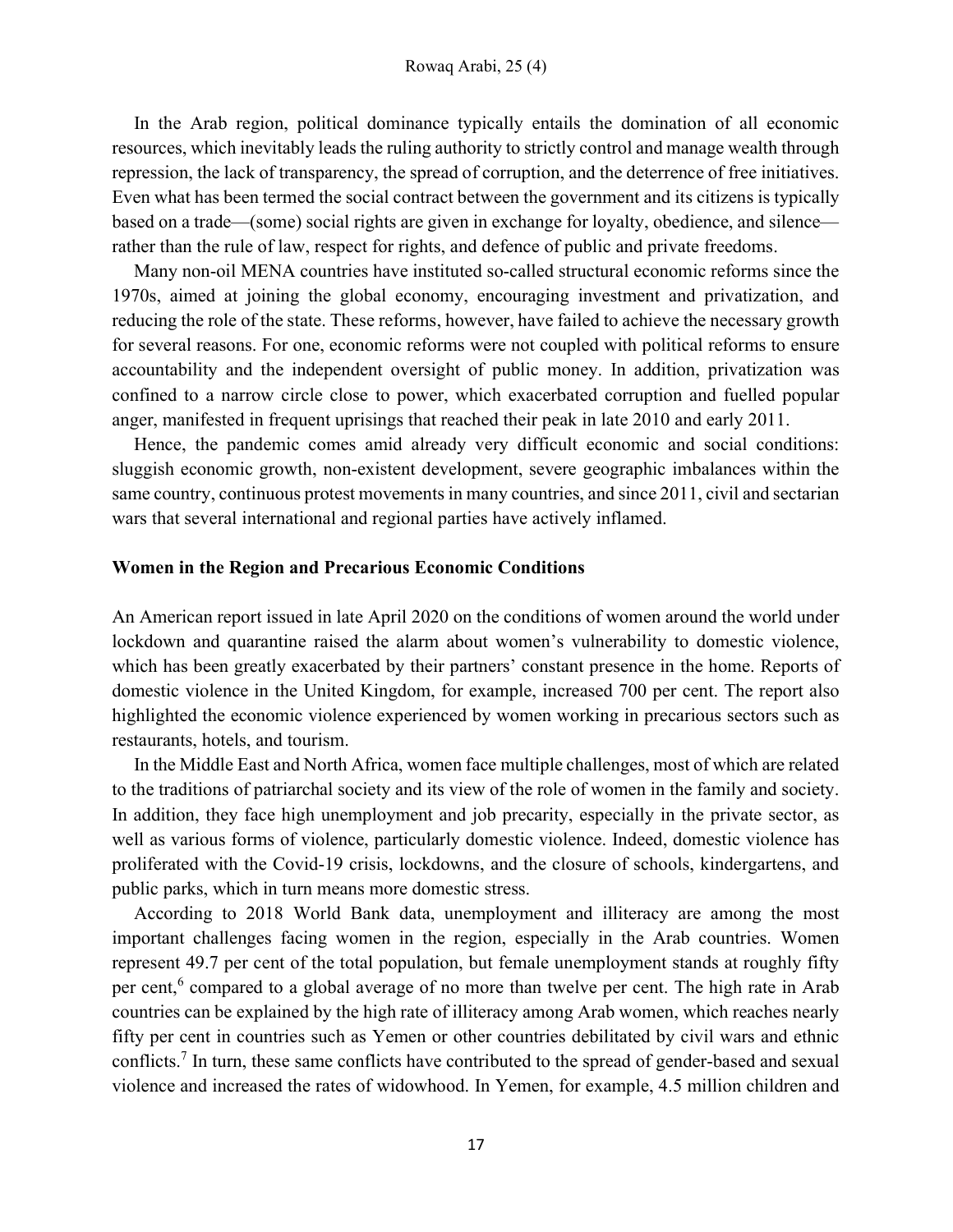pregnant or breastfeeding women suffered from acute malnutrition in  $2019$ , which has been exacerbated by the pandemic. Higher poverty rates have meant increased rates of early marriage. Before the civil war, underage marriage accounted for fifty per cent of marriages in Yemen; it has now risen to seventy-five per cent.<sup>9</sup>

In addition, women are more vulnerable to the coronavirus since in most countries of the region they constitute a large proportion of nursing staff,  $10$  which exposes them to stress and greater risk. They also assume household chores during lockdown. But female unemployment remains one of the most significant challenges during the crisis. Women are more likely to be fired during the pandemic and may lose as many as 700,000 jobs around the Arab world, according to the UN Economic and Social Commission for West Asia. This is logical since women typically work in insecure informal economic sectors. In fact, the rate of female employment in the formal sector in the MENA region does not exceed twenty per cent.

The most serious issue is that 'self-isolation measures and movement restrictions in place in most MENA economies also exacerbated women's exposure to domestic violence'.<sup>11</sup> For example, Tunisia, where the parliament approved a law to combat violence against women in summer 2017, has witnessed an unprecedented spike in domestic violence since the government-ordered lockdown. From the beginning of the lockdown until April 2020, 7,000 cases were reported, according to the Ministry of Women, Childhood and the Elderly—five times the rate of violence during the same period in 2019. Incredibly, the increase in violence against women coincided with the decision of the Supreme Judicial Council to postpone all court hearings, which has prevented and hindered battered women from filing complaints, exacerbated the physical and psychological impact, and posed a threat to family life.

#### Migrant Hardships

The pandemic has not only increased the suffering of women, but has also complicated the situation of migrants in a region with boundless economic, social, and political crises, irregular migration, and millions of refugees. Neither strict European measures and deportation policies nor the dangers of the sea crossing in death boats have succeeded in deterring migrants.

For the last two decades, strict European security policies at sea and land borders did not reduce the flow of migrants, but only increased their suffering, while also spurring smugglers to search for more expensive, more dangerous maritime and overland routes.<sup>12</sup>

Tunisia, by virtue of its location and social conditions, has always been a transit point for migrants from Sub-Saharan Africa, Egypt, and Libya. It is also a starting point for Tunisian youth exhausted by years of waiting for the Tunisian revolution to change their social conditions, and despairing of a better future.

With irregular migration reaching unprecedented levels during the pandemic, the Italian authorities pressured the Tunisian government to stanch the flow. The UN High Commissioner for Refugees announced on 26 July 2020 that irregular migration from the southern Mediterranean, as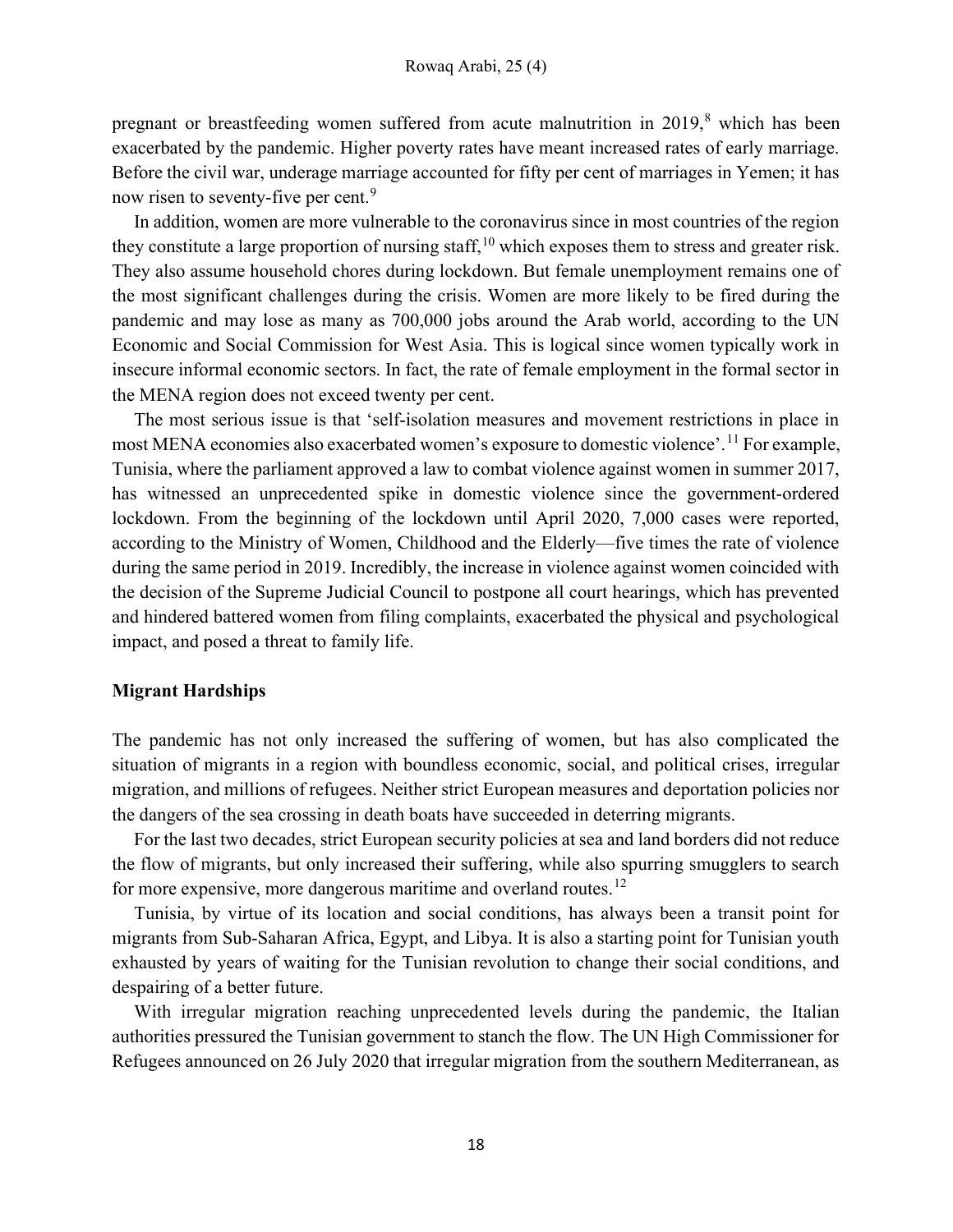of July 2020, had reached more than 11,800 people, three times the number in 2019, half of them Tunisians.<sup>13</sup>

The situation of migrants and refugees is no less miserable in North Africa given the absence of a central state as in Libya or the lack of laws that protect those pushed by political, economic and climatic conditions to leave their countries in search of protection or work.

In Libya, the Covid-19 crisis has exacerbated the conditions of thousands of migrants and asylum seekers in detention centres, where in some cases the central authority is completely absent, leaving militias to act without even minimal oversight.<sup>14</sup>

In Tunisia, dozens of detainees live in the Ouardia holding centre in Tunis in poor conditions, compounded by the health crisis and overcrowding, which increases the risk of infection—and this in a country that has been careful to emphasize social distancing and hygiene and apply strict preventive measures to prevent infection. The situation prompted Tunisian and international human rights organizations to demand the release of all detainees, criticizing the government's carelessness and lack of concern. Conditions in the centre make it 'impossible to implement preventative measures to avoid the spread of the disease', according to Amnesty International.<sup>15</sup>

#### The Neediest Children in the World Live in the Region

The coronavirus affects all social groups, but its impact is most profound within the most vulnerable social groups. It is perhaps children in the MENA region, most of whom face barriers in their lives and studies as a result of poverty and civil wars, who have been most affected by isolation measures and school closures. The growth of remote education necessitated by the lockdown has only benefited those who have the proper capacities (a computer, the Internet, and a comfortable space). According to UNICEF, twenty-five million needy children live in the region, including refugees and displaced persons, who are thus deprived of the right to education.<sup>16</sup>

To take one example, the Organisation for Economic Co-operation and Development referred to a survey carried out by UN agencies in Jordan in early April 2020, which found that forty-one per cent of families confirmed that their children were able to benefit from Darsak ('Your Lesson'), the site launched by the Ministry of Education to continue public education.

Even without the Covid-19 crisis, education in the region suffers from alarming problems that promise a more dangerous future. Reports indicate that one in five children does not receive an education in the first place, and that sixty-three per cent of children at the age of ten cannot read and write a simple text. This is to say nothing of the wars and domestic crises have deprived three million children of schooling. In recent years, wars have destroyed 8,850 educational institutions in Syria, Iraq, Libya, and Yemen.<sup>17</sup> The Covid-19 crisis has thus only worsened the educational situation.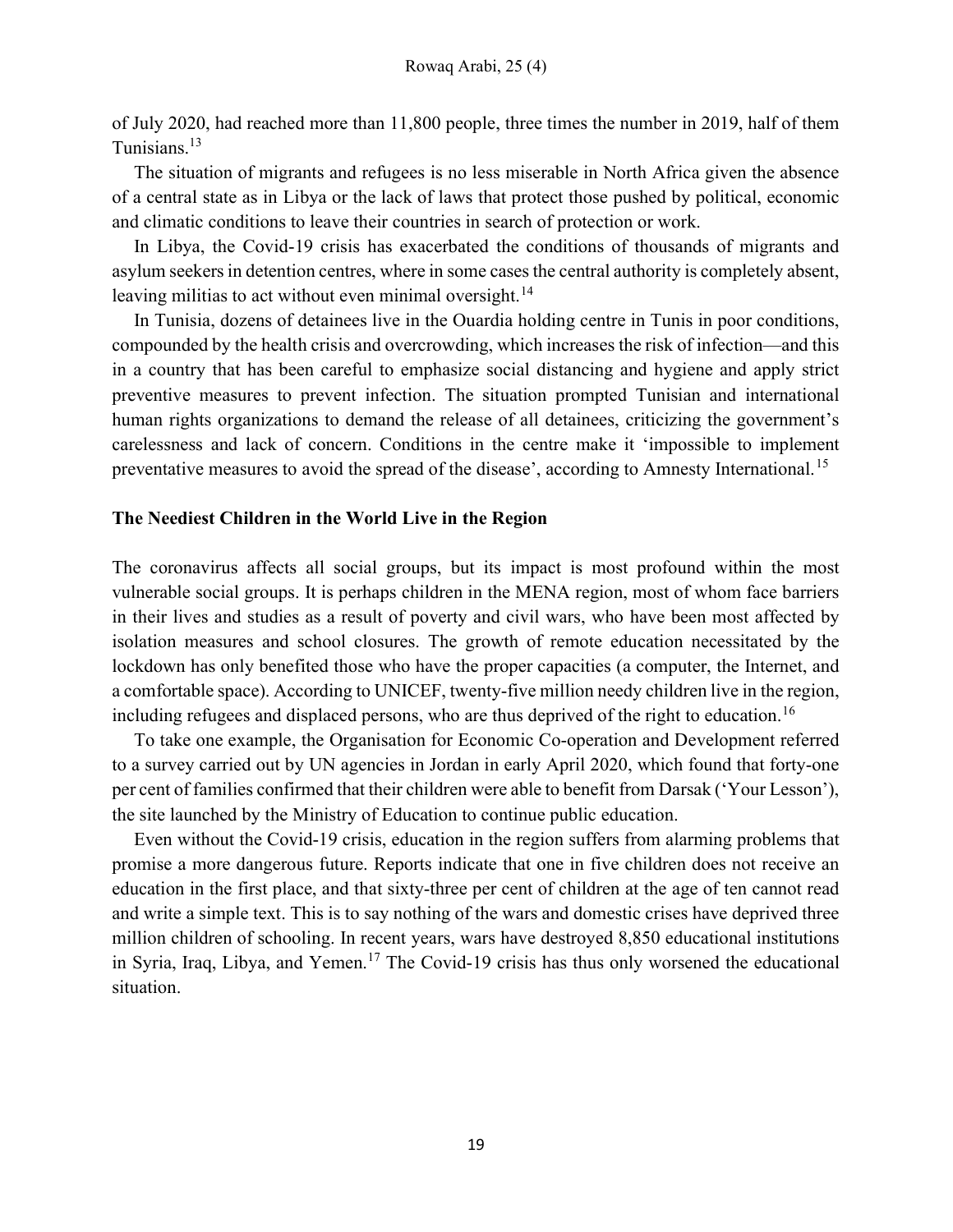#### When Health Care is Absent, Oppression is Present

Such critical circumstances clarify the severity of the health situation; the coronavirus pandemic has exacerbated the hardships faced by citizens, be they health-related, economic, or social. Most MENA states had no option but to institute lockdowns, sometimes with draconian strictness. In addition to closing schools, institutes, and kindergartens, preventing gatherings, and declaring states of emergency and curfews, the lockdowns were accompanied by severe penalties in cases of non-compliance, from unjust fines to imprisonment, as was the case in Saudi Arabia, Jordan, and the United Arab Emirates.<sup>18</sup>

In Morocco, as of late April 2020, 41,000 people had been prosecuted for violating lockdown. The UN High Commissioner for Human Rights Michelle Bachelet called the application of lockdown in Morocco 'very worrying', saying that the police were using harsh enforcement methods.<sup>19</sup> The security services in Israel and the Occupied Palestinian Territories maintained constant surveillance of people via their mobile phones without a court warrant, and sophisticated applications were used to spy on Palestinians without any legal basis.<sup>20</sup>

## Risk of Perpetuating the Temporary

In his book Discipline and Punish, the French philosopher Michel Foucault observed that power exploits epidemics to be 'present and visible' everywhere and confine the individual to a fixed place in order to observe him. The truth of this observation was demonstrated in the first months of the coronavirus pandemic, as regimes in the MENA region quickly exploited restrictive measures and punished all violators, while people swiftly responded to restrictions such as curfews and a state of emergency.

Although these measures are common to most countries of the world, in the MENA region the absence of a counter-authority and independent institutions, restrictions on media freedom, and the prosecution of activists all suggest that such temporary measures may become permanent, and that the limitation of freedoms will continue beyond the pandemic as long as people do not again rise to demand their rights.

## What Is Hoped for Vs. What Exists

It was hoped that the pandemic and the jolt of its rapid spread and serious repercussions would give the region's governments the opportunity to reconsider many of their policies. This is especially true of health care policies, after the health sector was shown to be in a state of profound structural crisis in many countries. Yet it applies as well to water and electricity problems in many remote and deprived areas, geographic imbalances between regions of the same country, and the lack of adequate housing in marginalised informal neighbourhoods that surround the cities, which suffer from a lack of minimum health standards. The pandemic also offered a unique opportunity for ruling elites to understand the scale of the devastation wrought by authoritarianism and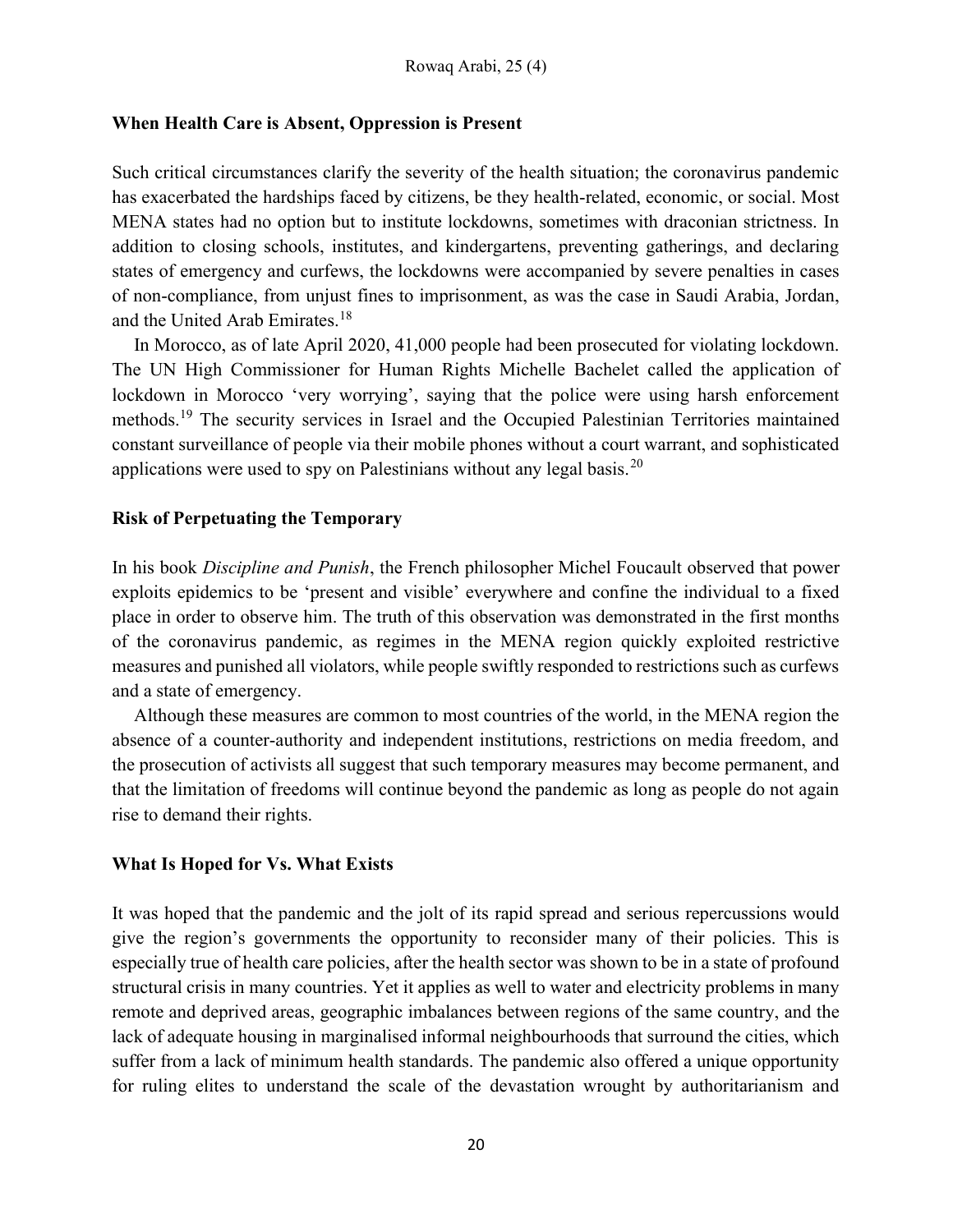oppression, from the fragility of a public sector that could not withstand the contagion to increasing poverty rates that are extending to the middle classes, to the weakness of the private sector and small enterprises that could not survive the lockdown measures.

For example, the limitations of the health sector in the three Maghreb countries--Tunisia, Algeria, and Morocco--were demonstrated by the severe shortage of medical equipment and personnel and the inequitable geographical distribution of health care, the result of neglecting the sector as evidenced by its modest budget. The 2019 budget for the Ministry of Health represents only five per cent of the public budget in Morocco and seven per cent in Tunisia, both much less than the twelve per cent recommended by the World Health Organization. Although Tunisia was relatively successful in curbing the first wave of the pandemic, successive governments have not succeeded in closing the health gaps between the coastal regions and the deprived interior regions. For example, there is no resuscitation medicine in the province of Tataouine or Kasserine. Successive governments since the revolution have made no break with health policies biased to the private sector and have taken no significant step to mend the regional disparity in the right to health.

The latest Global Health Security Index accurately diagnoses the health situation and predicts more complications, ranking the MENA region as the second lowest in the world in health care and the last in epidemiological research, emergency preparedness, and response planning. 'The COVID-19 outbreak has exacerbated these pre-existing vulnerabilities and risks in the widelymismanaged economies of the MENA, where medical systems are under-resourced and muchneeded infrastructure either destroyed or lacking', the report said.<sup>21</sup>

It is true that the strict—and sometimes harsh—measures taken by governments such as compulsory isolation, preventing movement, closing governorates, schools and places of worship, preventing gatherings and travel, and imposing states of emergency and curfews have paid off in many countries of the region by limiting the spread of infection, despite reservations raised by human rights organizations. At the same time however, these measures have further aggravated economic and social conditions, as already low growth in the region is projected to contract further. Based on preliminary estimates, the World Bank and IMF project a growth rate of negative 4.2- 4.7 per cent in 2020. Moreover, increased poverty, social inequalities, and unemployment will necessitate additional borrowing from international financial institutions which will make the reforms dictated by these institutions mandatory  $^{22}$  and possibly painful.<sup>23</sup>

With the fragility of the health system and the lack of transparency about the pandemic and its casualties in many MENA countries, regimes have intervened to stop the truth about the pandemic from spreading. While the Egyptian minister of health declares that the health system in her country is 'among the best in the world', several doctors were reportedly arrested on charges of spreading lies, belonging to a terrorist organisation, and misusing social media after they criticized the government's performance, the shortage of medical equipment, and the failure to protect medical personnel. Numerous news reports have also accused the Egyptian state of covering up the real number of infected people.<sup>24</sup> A Carnegie report summarized the Egyptian government's response to Covid-19 as 'a case study in repression, propaganda and misinformation'.<sup>25</sup>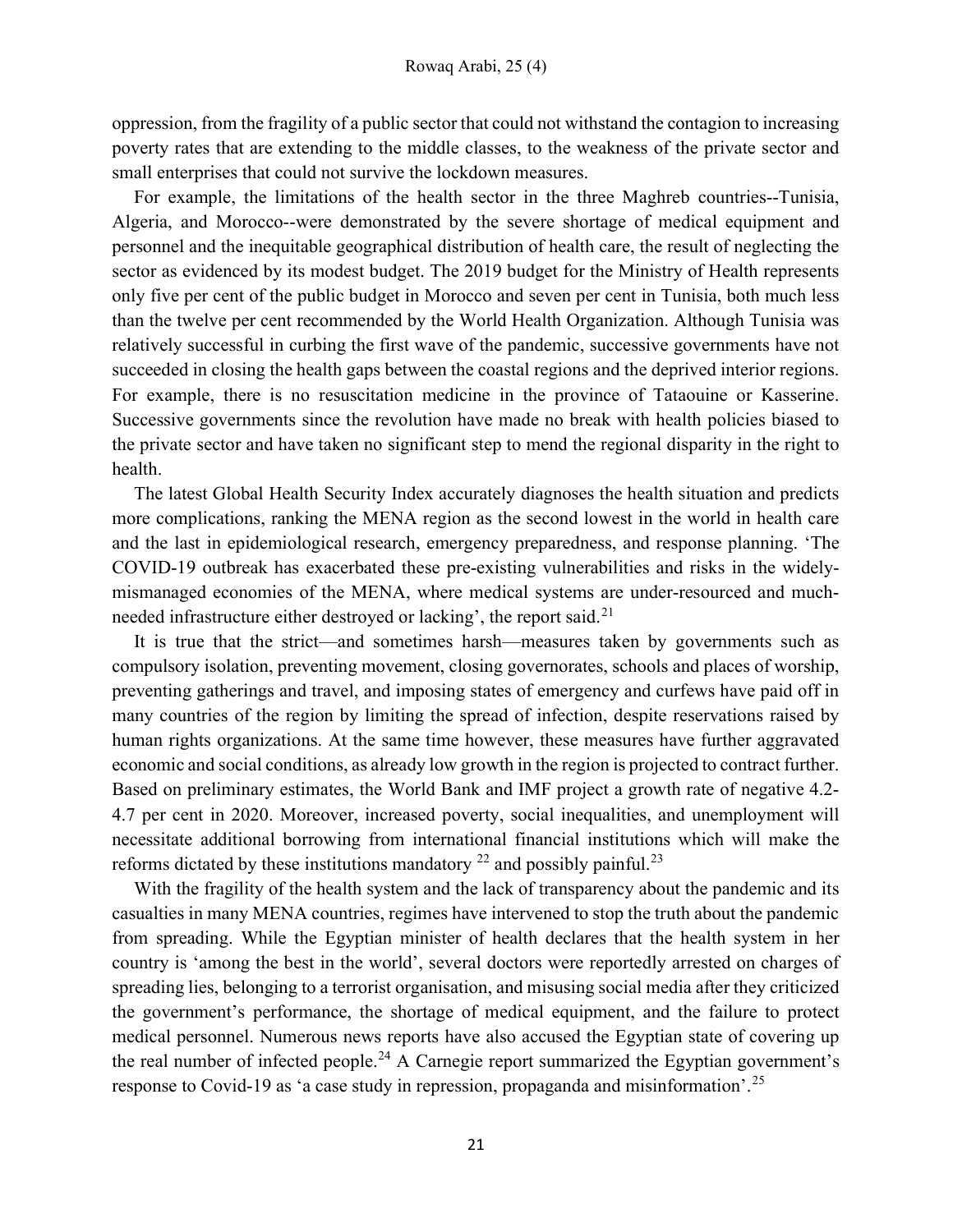#### Regimes in the Region Breathe a Sigh of Relief as they Redouble Restrictions

The year 2019 saw the second round of Arab uprisings in many countries of the region. After the Sudanese revolution and the end of Omar al-Bashir's rule, people in Algeria, Iraq, and Lebanon continued to demonstrate on a near-daily basis, denouncing repression, abuse of power, financial corruption, growing unemployment, and poverty. This appears to be a call-back to 2011, despite the outcome of the first round of the Arab Spring, from civil war and the return of tyranny in some countries to economic and social failure in others. This means that the peoples of the region are still hoping for a better future, which will begin with the end of existing regimes.

In Algeria, Covid-19 stopped the popular movement, the Hirak, which staged demonstrations every week from 22 February 2019 to mid-March 2020. The regime took advantage of the situation to return to repression, curbing public freedoms and arresting and prosecuting activists, and exploiting the health crisis to restore security and judicial control. President Abdelmadjid Tebboune issued a law criminalising the publication of 'fake news', targeting independent media and social media platforms in particular, with fines of up to  $$3,900$ <sup>26</sup>

The Covid-19 crisis and the lockdowns have stopped all movement. In any system that is truly democratic or strives to be so, the crisis and its repercussions would be an opportunity to achieve a balance between, on one hand, respect for human rights, freedom of expression and opinion, guarantees for access to information, the transparency and credibility of government media, and the renunciation of hate speech and petty political tactics and, on the other, protection for citizens from the repercussions of infection by providing the necessary health care. The pandemic also could have provided an opportunity for dialogue between civil society, representatives of the Hirak, and opposition political parties on one hand, and the regime on the other.

Instead the Algerian authorities, facing profound economic problems—including falling oil prices and rising unemployment, in addition to the coronavirus crisis, which prompted it to amend the 2020 budget to raise taxes—chose to arrest and prosecute numerous activists and journalists, giving them harsh sentences. Ironically, in an index ranking freedom of expression and information published by Reporters Without Borders, Algeria scored worse this year than in the years of the dictatorship.<sup>27</sup> The International Federation for Human Rights expressed that while the world is facing the Covid-19 pandemic and an unprecedented health crisis, the Hirak (in Algeria) decided to declare a truce starting March 15, 2020 in order to combat the virus. The Algerian authorities, however, seem to have rejected this truce, since they continue arrests, harassment, and trials. Even the decision to release 5,000 detainees on 1 April 2020 did not cover any Hirak or human rights activists. On the contrary, they were given harsh sentences.

The situation was no different in the rest of the region. Not only did the Egyptian authorities suppress demonstrations and protests, they sought to cover up the number of infections and prevent any criticism of their efforts or lack thereof against the virus, launching a campaign against journalists that affected even foreign correspondents. The Egyptian State Information Service withdrew the credentials of *The Guardian* correspondent and issued a warning to a *New York Times*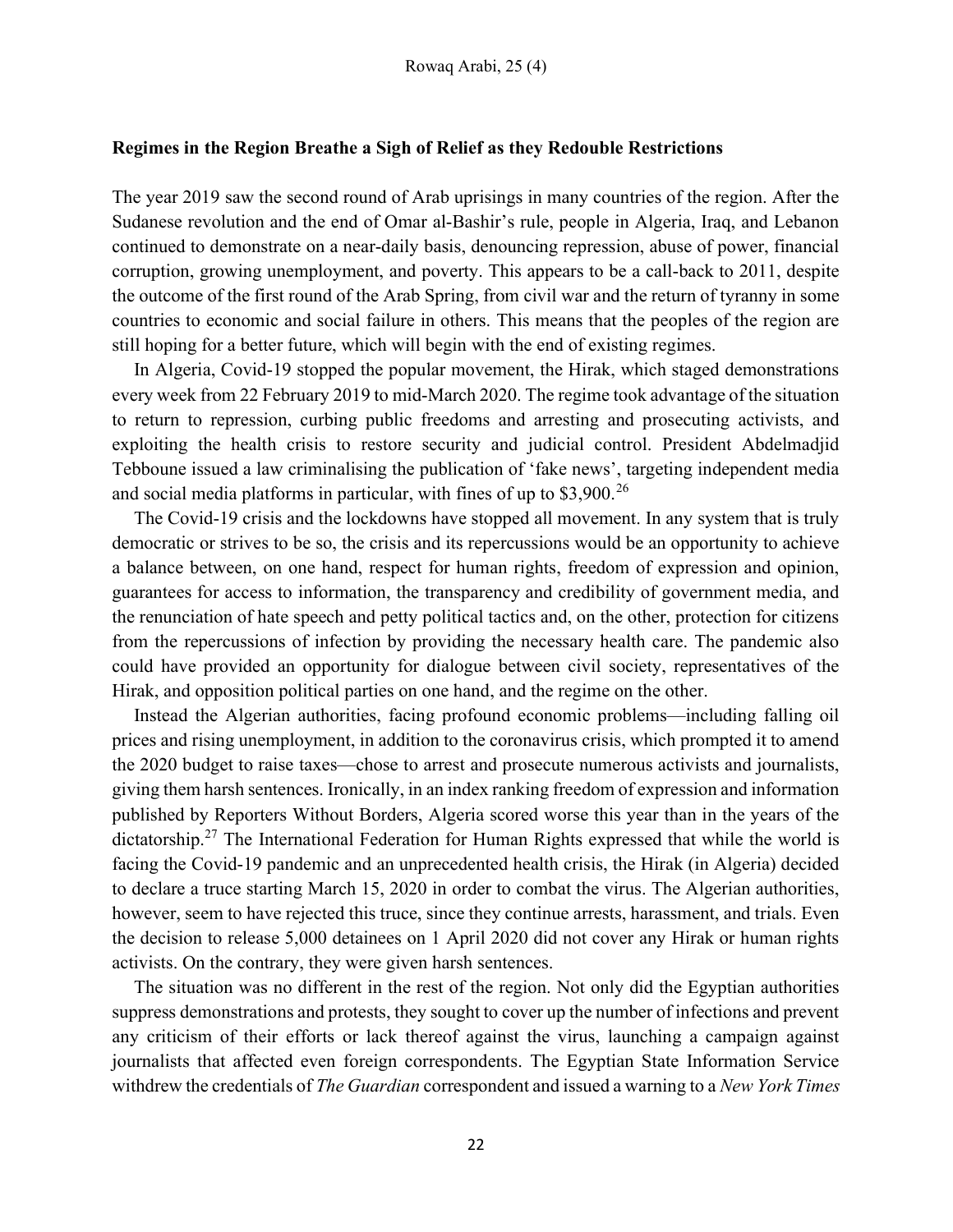reporter because he questioned the official numbers of infections. The oppression and harassment also affected health workers, who, according to testimonies they provided to Amnesty International, found themselves faced with two options: risk their lives due to the lack of protective equipment while on the job or complain and thereby risk imprisonment. Philip Luther, director of research for the MENA region at Amnesty International, commented, 'Instead of protecting frontline health care workers by addressing their legitimate concerns over their safety and livelihoods, the Egyptian authorities are handling the COVID-19 crisis with their usual repressive tactics'.<sup>28</sup>

With the declaration of a state of emergency and curfew in many countries, all protests and demonstrations were banned. Regimes took advantage of the situation to impose additional controls on the press and publishing, especially with regard to the health crisis and criticism of the poor performance of national and local authorities. Numerous activists in countries across the region were prosecuted for airing their opinions or criticizing health conditions.

## Clampdown on the Media

International human rights law grants governments the right to institute exceptional measures in times of danger for the safety of citizens and public health. Yet at the same time, it requires them to have a basis in law, be necessary, and be based on scientific evidence rather than security reports. International human rights law also stipulates that the measures should be effective and not arbitrary, discriminatory, or permanent, during the period of risk and subject to review in line with human rights.

Nevertheless, these values do not always apply in MENA countries because authoritarian governments take advantage of the circumstances to institute drastic measures to limit freedom, with no justification save further restriction and control. Many countries in the region have banned newspapers on the pretext of preventing the spread of infection, and they have denied journalists access to health centres and hospitals without permits granted by the security authorities without clear criteria. According to a report from the Centre for Defending Freedom of Journalists in Jordan, laws and orders issued by the government during the pandemic have limited the flow of information, and the curfew has restricted the movement of media professionals. 'The issuance of traffic and movement permits was not based on clear and publicized criteria', the report added.<sup>29</sup>

## Palestinians and the Covid-19 Crisis

The pandemic has multiplied the suffering of Palestinians, whether those inside the Israeli borders, where they experience racism even when receiving treatment, or in Ramallah, which is subject to military control, or in the Gaza Strip, which is under permanent siege. A UN report issued prior to the pandemic declared the Gaza Strip unliveable given its difficult and dangerous conditions, especially after successive air strikes have destroyed its infrastructure. Unemployment in Gaza stands at fifty-two per cent, while fifty-three per cent of its citizens live below the poverty line.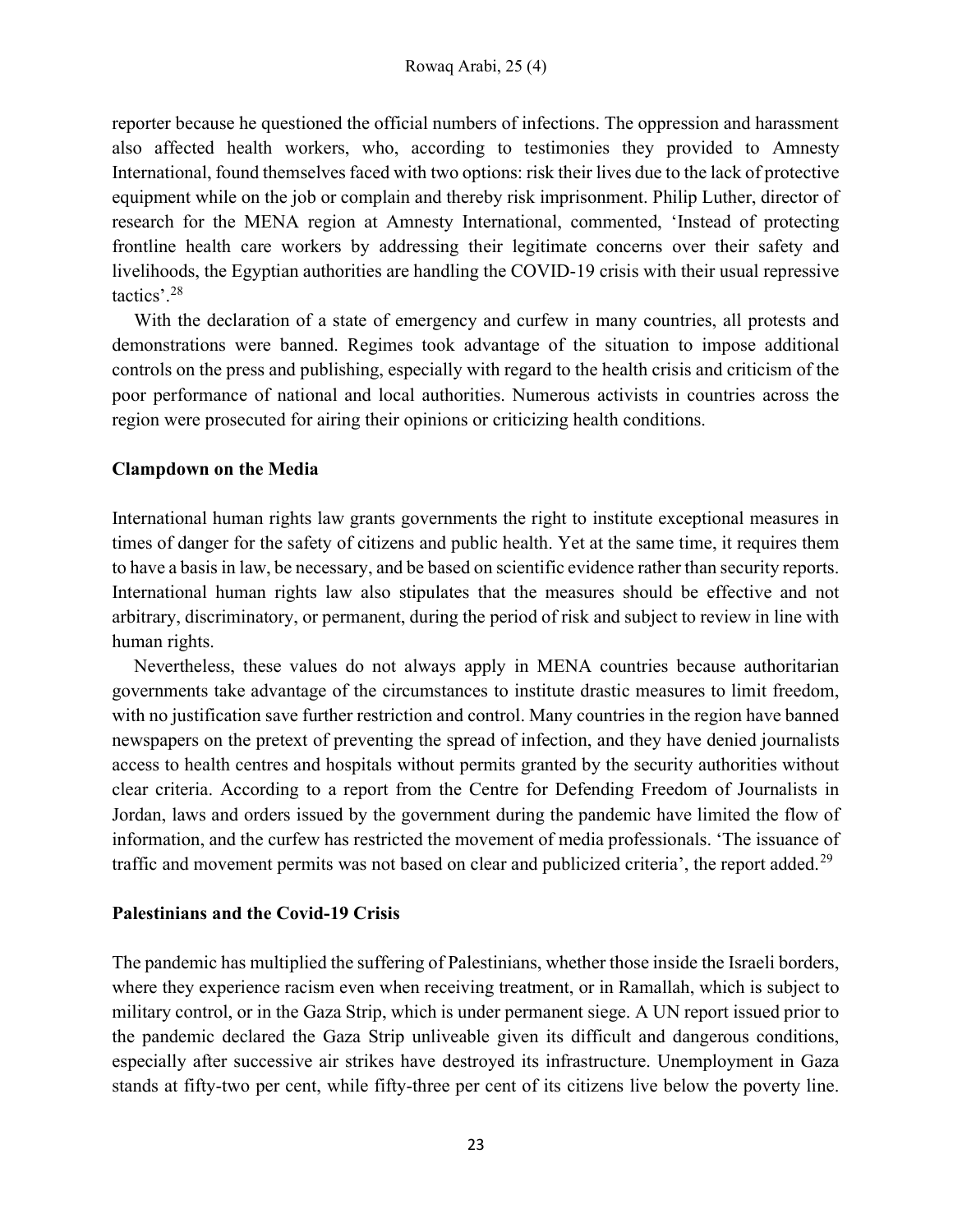This is in addition to a permanent shortage of medicines, water contamination, and constant power cuts.<sup>30</sup>

The political situation has made matters worse, considering the difficulty, if not impossibility, of reaching a resolution that ends the suffering of the Palestinian people in light of the status quo of Israeli threats to tighten the blockade and annex the West Bank with the blessing of the US, an international public unconcerned with what is happening in the region, and efforts by Arab countries like the UAE, Bahrain, and Sudan to normalize relations with Israel without guarantees for a just peace. Indeed, the US is pressuring Gulf states to establish an Israeli-Gulf axis to confront Iran and Turkey.<sup>31</sup>

## Findings

However long the Covid-19 crisis lasts, its impact will ultimately diminish like previous health crises, wars, and humanitarian catastrophes. But before taking up possible changes in the future, it is first necessary to understand the outcome thus far.

First: The pandemic has exposed the dysfunctional state of public health in most countries of the world, especially in the MENA region, where countries like Iraq, Egypt, and Saudi Arabia have seen high rates of infection and slow reactions. Most MENA countries have tried to compensate for the shortfalls in health support with strict lockdowns, declaring states of emergency and curfews, which heightens the fear of greater authoritarianism and more limited civil freedoms in countries known for their authoritarian regimes. I believe that the peoples of the region, who in many countries have already embarked on a new round in the struggle for democracy, freedom, and justice, will continue to take action in order to achieve fair governance, a democratic system, and elected institutions.

Second: Poverty rates have doubled and unemployment has increased due to the impact of the pandemic on economic activity and the fragility of economic and social conditions. It has also been shown that the absence of good economic governance and the weakness of state institutions has impeded a rapid response to the crisis.

Third: The new behaviours imposed by the spread of the virus, such as virtual communication, rapid testing, modern technologies, and remote education, require, in addition to keeping pace with technological developments, resolving the substantial social disparities between different regions and social classes. It has been shown that the current governments in the region are still unable to do this. Indeed, the looming economic crisis may deepen social and regional inequalities.

Fourth: The current health crisis has demonstrated the danger of not diversifying the economy in the oil- and gas- exporting countries and promises an even bleaker future given the worldwide search for alternative energy and greater reliance on renewable energy, which now accounts for one-third of global power capacity.<sup>32</sup> Most Western countries are working to develop renewables and prioritising them in the search for low-carbon economic development and in response to continuous pressure from protest movements advocating for environmental justice and a healthy environment.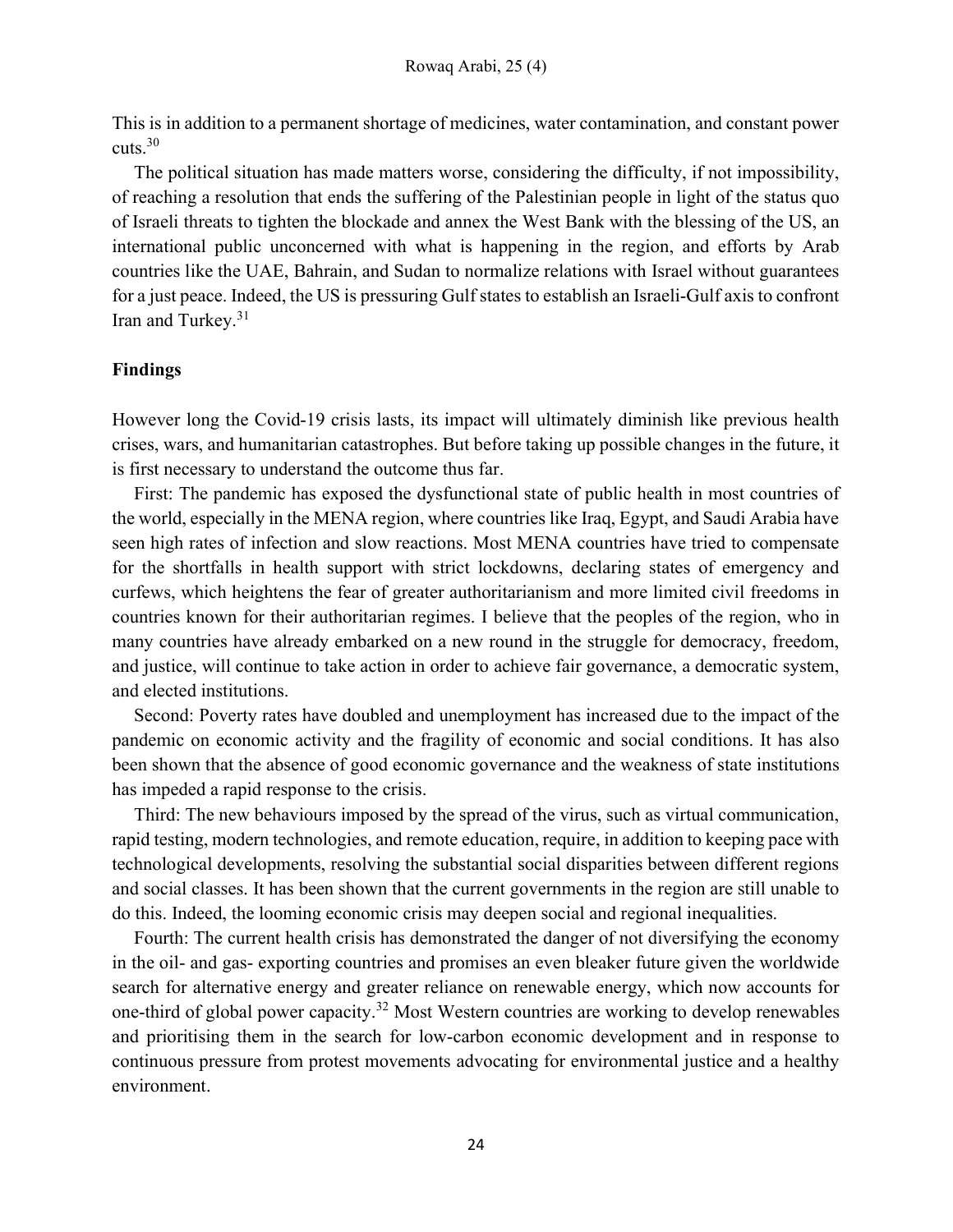Fifth: The Covid-19 crisis and the accompanying quarantine, lockdown, states of emergency and curfews, and the closure of schools, institutes, nurseries and kindergartens have heightened the vulnerability of women in the MENA region, especially in the Arab region where women live in a strange paradox. Women constitute seventy per cent of health sector workers, staff the front lines against the virus, assume the lion's share of household work, and face growing domestic violence. They also endure unprecedented economic precarity, especially since many women work in the informal sector.

Sixth: Coronavirus and the resultant health crisis have proven the precariousness of the health situation, especially in Arab countries. Funds allocated to public health are much lower than WHO recommendations, which has resulted in a shortage of doctors, paramedic personnel, hospital beds, personal protection equipment, sample analysis laboratories, and patient reception and resuscitation rooms. This catastrophic deficiency arises in my opinion from two interrelated issues: first, the lack of interest in the public health sector as every citizen's right; and second, the austerity policies adopted by countries of the region in all public sectors, with the encouragement of global financial institutions such as the World Bank and the IMF.

Seventh: In recent years, the MENA region has become the most fragile and vulnerable to armed conflict. The Covid-19 crisis has brought additional hardship to citizens in Yemen, Syria, and Libya, who have been enervated by years of civil war, displaced, and seen the infrastructure of most public facilities destroyed. The health crisis has compounded these problems, especially given the difficulty of implementing quarantine measures in Syrian and Yemeni refugee camps and the lack of the bare minimum needed to combat infection. More than seventeen million Yemenis live without safe drinking and washing water, and warring militias in Libya have bombed more than one health complex in Tripoli and other cities. In addition, relief efforts and humanitarian aid have declined due to travel bans and restrictions and social distancing measures, which has exacerbated the suffering of citizens in conflict areas. Restrictions on the travel and movement of diplomats have diminished the likelihood of successful mediation and peaceful solutions advocated by UN bodies.

Eighth: The Covid-19 crisis brought stricter digital and security controls to monitor the spread of the virus, raising fears among those interested in human rights issues in the region that this surveillance—which must be exceptional, conditional, and time-bound—will be used to further monitor activists and dissidents without regard to legal conditions, citizens' privacy, or strong guarantees for the respect of human rights.

#### Conclusion: No Hope but Popular Movements

Regimes in the region do not seem to have learned the lessons of past years, and they appear unwilling to relinquish their powers and privileges or the culture of plunder with which they approach governance. However, hope persists in the peoples of the region who have breached the wall of fear, flooded public squares, and defied the repressive apparatuses in Algeria, Iraq, Lebanon, and elsewhere in the region, repeating the same slogans of the Arab Spring, even if the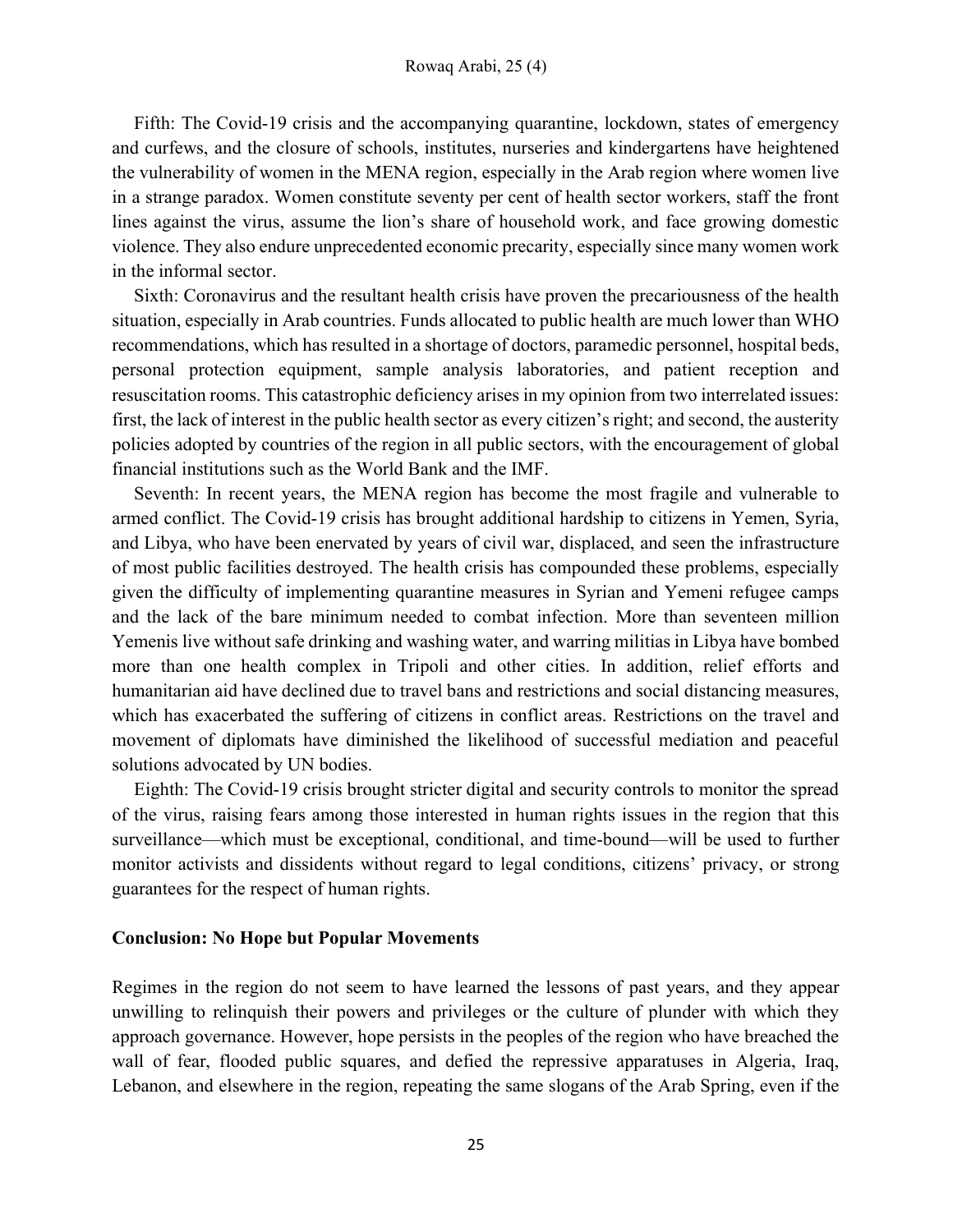gleam of their movements has dimmed due to the lockdown. This same lockdown gave regimes an opportunity to catch their breath and return to their usual authoritarian measures. In Algeria, for example, President Abdelmadjid Tebboune took advantage of the health crisis to arrest and imprison many of the Hirak's leaders, media workers, and politicians, and to amend the constitution to expand his powers. But the severe economic crisis and its social fallout, including high rates of unemployment and poverty, will throw a wrench in the regime's plans and, in my opinion, force it to make the necessary concessions.

In Lebanon, the massive explosion that shook the Beirut port on 4 August 2020 has compounded the country's multifaceted crisis, sparking an unprecedented economic crisis and popular rage. Donor countries' suggestion that aid they provide will go directly to the Lebanese people without the mediation of the government is perhaps evidence that confidence in the authorities has run out, and not only domestically but internationally as well. This is encouraging for those striving for a different Lebanon that is not governed by sectarianism—one of the most important causes of the political crisis, in addition to regional and international interference.

Even before the coronavirus pandemic, the region was experiencing a multi-dimensional crisis: civil wars fuelled by regional and international parties, successive social crises manifested in neardaily protests led by young people who no longer had anything to lose in the face of rising unemployment and poverty, and political and military regimes lacking any legitimacy by virtue of their oppression and financial and political corruption. The pandemic has only exacerbated this crisis. It has thrown millions of middle-class people into the ranks of the poor and exposed the fragility of the public sector, especially in health and education, underscoring the need for profound changes in the region, though they may be some time in coming.

#### About the Author

**Messaoud Romdhani** is a member of the Executive Committee of EuroMed Rights, and the former Chairperson of the Tunisian Forum on Economic and Social Rights.

<sup>&</sup>lt;sup>1</sup> Pazarbasioglu, Ceyla, and M. Ayhan Kose (2020) 'Unprecedented Damage by Covid-19 Requires an Unprecedented Policy Response', Brookings blog, 10 July, accessed 10 November 2020, https://brook.gs/391Kq1Z.

<sup>&</sup>lt;sup>2</sup> Euronews (2020) 'Sunduq al-Naqd al-Dawli Yatawaqqa' Akbar Taraju' fi Iqtisadat al-Sharq al-Awsat mundh 50 'Aman' [IMF Projects Biggest Decline in Middle East Economies in 50 Years], 13 July, accessed 10 November 2020, https://arabic.euronews.com/2020/07/13/imf-says-middle-east-economy-worst-downturn-in-50-years.

<sup>3</sup> Asharq Alawsat (2020) 'Batalat Kuruna Tatajawaz Mu'addalat al-Azma al-'Alamiya fi-l-Duwal al-Kubra' [Coronavirus Unemployment Exceeds Rates of Global Crisis in Major Countries], 13 July, accessed 10 November, 2020, cleanuri.com/gD2Ejj.

<sup>4</sup> Horowitz, Michael, and Nick Grinstead (2020) 'When Coronavirus Is Over, Middle East Chaos Will Only Be Worse', The Daily Beast, 5 April, accessed 10 November 2020, https://www.thedailybeast.com/when-coronavirus-isover-middle-east-chaos-will-only-be-worse.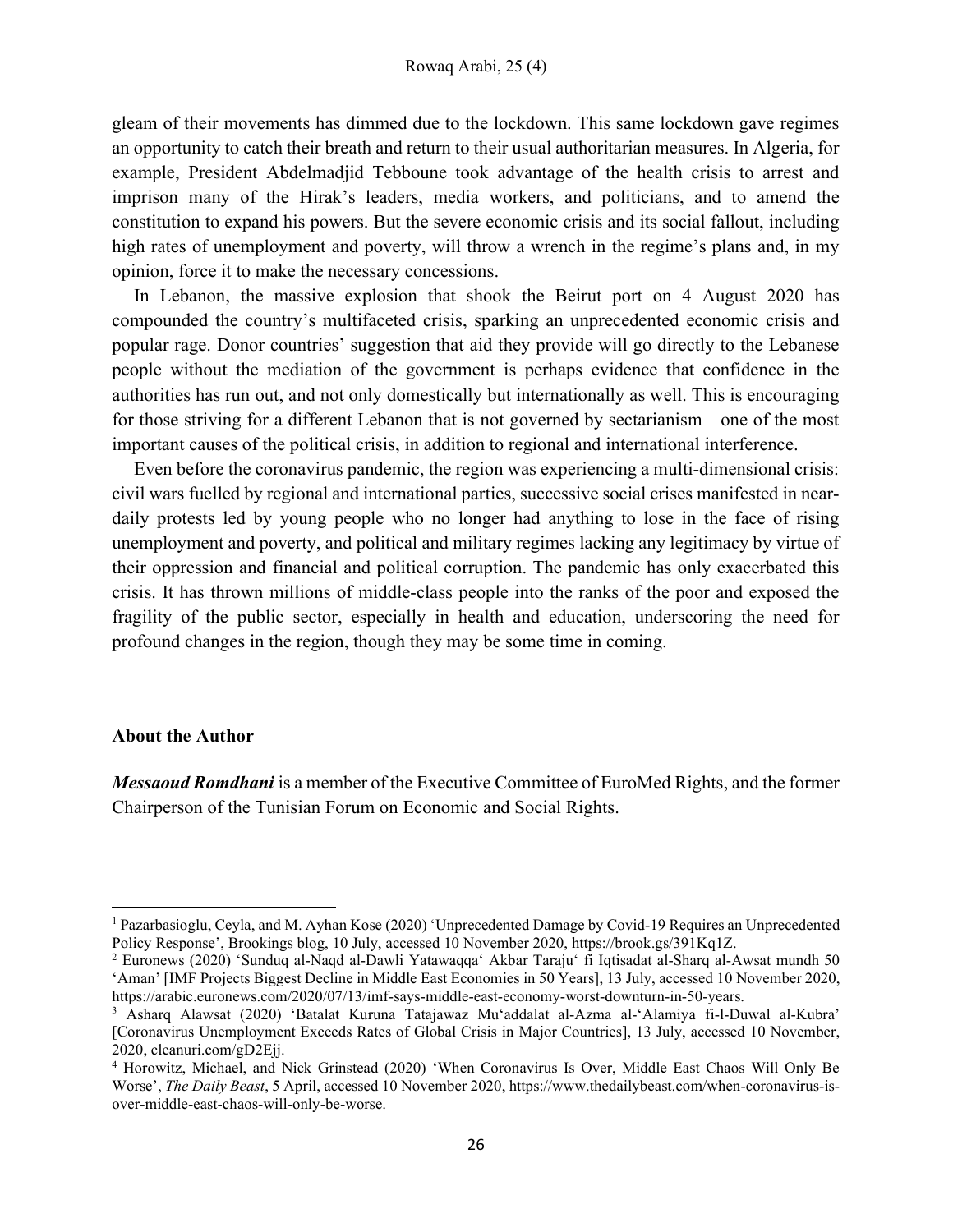<sup>5</sup> Al-Araby al-Jadid (2020) 'al-'Arab Muhaddadun bi-Khasarat 1.7 Milyun Wazifa 'Am 2020' [Arabs at Risk of Losing 1.7 Million Jobs in 2020], 8 May, accessed 10 November 2020, cleanuri.com/YmzQW3.

6 El-Swais, Maha (2015) 'Ten Facts You Didn't Know about Women in the Arab World', World Bank blogs, 6 March, accessed 10 November 2020, https://blogs.worldbank.org/arabvoices/ten-facts-about-women-arab-world.

<sup>8</sup> Alsoswa, Amat Al Alim, and Talajeh Livani (2019) 'The Central Role of Women in the Middle East and North Africa Transition', World Bank blogs, 24 May, accessed 10 November 2020, https://blogs.worldbank.org/arabvoices/central-role-women-middle-east-and-north-africa-transition. <sup>9</sup> Ibid.

<sup>10</sup> Fouda, Hala (2020) 'Da'm Ihtiyajat al-Mar'a khilal Azmat Kuruna: Misr Namudhajan' [Supporting Women's Needs during the Coronavirus Crisis: The Case of Egypt], Egyptian Observatory, 8 June, accessed 10 November 2020, https://marsad.ecsstudies.com/32537/.

<sup>11</sup> OECD (2020) 'COVID-19 Crisis Response in MENA Countries', 9 June, accessed 10 November 2020, https://www.oecd.org/coronavirus/policy-responses/covid-19-crisis-response-in-mena-countries-4b366396/.

<sup>12</sup> Romdhani, Messaoud (2016) 'High Fences Do Not Make Good Neighbours', Sur: International Journal on Human Rights 3, https://sur.conectas.org/en/high-fences-not-make-good-neighbours/.

<sup>13</sup> Nazif, Ahmed (2020) 'Tunis: 'Awda Qawiya li-Mawjat al-Hijra Ghayr al-Shar'iya nahw Italiya' [Tunisia: Waves of Illegal Migration to Italy Make Strong Comeback], Sky News Arabia, 28 July, accessed 10 November 2020, cleanuri.com/XXMWDm.

<sup>14</sup> International Federation for Human Rights (2012) 'Libya: The Hounding of Migrants Must Stop', June, https://www.fidh.org/en/region/north-africa-middle-east/libya/Libya-The-hounding-of-migrants-12255.

<sup>15</sup> Amnesty International (2020) 'Tunisia: Release Immigration Detainees amid COVID-19 Pandemic', 29 April, accessed 10 November 2020, https://bit.ly/332Z7y3.

<sup>16</sup> UNICEF (2020) 'Bayn al-Matraqa wa-l-Sandan: Kufid-19 Yuda'if min Mu'anat al-Atfal fi-l-Sharq al-Awsat wa Shamal Ifriqiya' [Between the Hammer and the Anvil: Covid-19 Compounds Suffering of Children in the Middle East and North Africa], 19 April, accessed 10 November 2020, cleanuri.com/bbQnJr.

<sup>17</sup> Al-'Akili, Dalal (2020) 'al-Madaris fi Zaman Kuruna: Adrar Ghayr Masbuqa wa 'Awda Murtaqaba' [Schools in the Time of Coronavirus: Unprecedented Harms and an Anticipated Return], 20 May, accessed 20 November 2020, https://annabaa.org/arabic/education/23269.

<sup>18</sup> OECD (2020).

19 France 24 (2020) 'al-Maghrib Yanfi Ittihamat Mas'ula Umamiya bi-Istikhdam "Asalib Qasiya" li-Fard al-Hajr al-Sihhi' [Morocco Denies UN Official's Allegations of Use of 'Harsh Methods' to Enforce the Quarantine], 29 April, accessed 10 November 2020, cleanuri.com/gD2E6M.

<sup>20</sup> Lyon, Michel (2020) 'La Palestine au temps du Covid-19', Mediapart, 29 April, accessed 10 November 2020, https://blogs.mediapart.fr/michel-lyon/blog/290420/la-palestine-au-temps-du-covid-19.

<sup>21</sup> Oztas, Tankut (2020) 'Analysis: The Levant and North Africa: One the Verge of Economic Malaise?', Anadolu Agency, 7 August, accessed 10 November 2020, https://bit.ly/3kNCZh6.  $^{22}$  Ibid.

<sup>23</sup> Ibid. IMF data shows that MENA countries carry high levels of external debt. Lebanon's debt, for example, is equivalent to 170 per cent of its GDP; Jordan has external debt of 97 percent of its GDP, Tunisia 90 per cent, Egypt 87.2 per cent, and Iraq 80 per cent.

<sup>24</sup> Mandour, Maged (2020) 'Repression and Coronavirus Response in Egypt', Carnegie Endowment for International Peace, 15 July, accessed 10 November 2020, https://carnegieendowment.org/sada/82304.

<sup>25</sup> Ibid.

<sup>26</sup> Serrano, Francisco (2020) 'In Algeria, Protests Pause for COVID-19 As the Regime Steps up Repression', *World* Politics Review, 31 August, accessed 10 November 2020, https://bit.ly/2ULlDH6.

 $27$  Algeria was ranked 119 of 180 countries in 2015 and 141 in 2019; it is currently ranked 146.

<sup>28</sup> Amnesty International (2020) 'Egypt: Health Care Workers Forced to Make Impossible Choice between "Death or Jail"', 18 June, accessed 10 November 2020, https://bit.ly/2UIYHsf.

<sup>29</sup> Centre for Defending Freedom of Journalists (2020) 'Embargoed: Taqrir Yakshif Halat Hurriyat al-I'lam khilal Ja'ihat Kuruna' [Under Curfew: Report Exposes State of Freedom of Media during Coronavirus Pandemic], 29 June, accessed 10 November 2020, cleanuri.com/WgJ81R.

30 al-Tartir, Ala (2020) 'Kufid-19 wa-l-Lamusawa fi Filistin' [Covid-19 and Inequality in Palestine], al-Araby al-Jadid, 30 July, accessed 10 November 2020, cleanuri.com/nY4dP1.

<sup>7</sup> Asi, Lamis (2018) 'Arqam hawl al-Mar'a fi Yawmiha al-'Alami' [Data on Women on Their Global Day], al-Araby al-Jadid, 8 March, accessed 10 November 2020, cleanuri.com/6y06Pm.